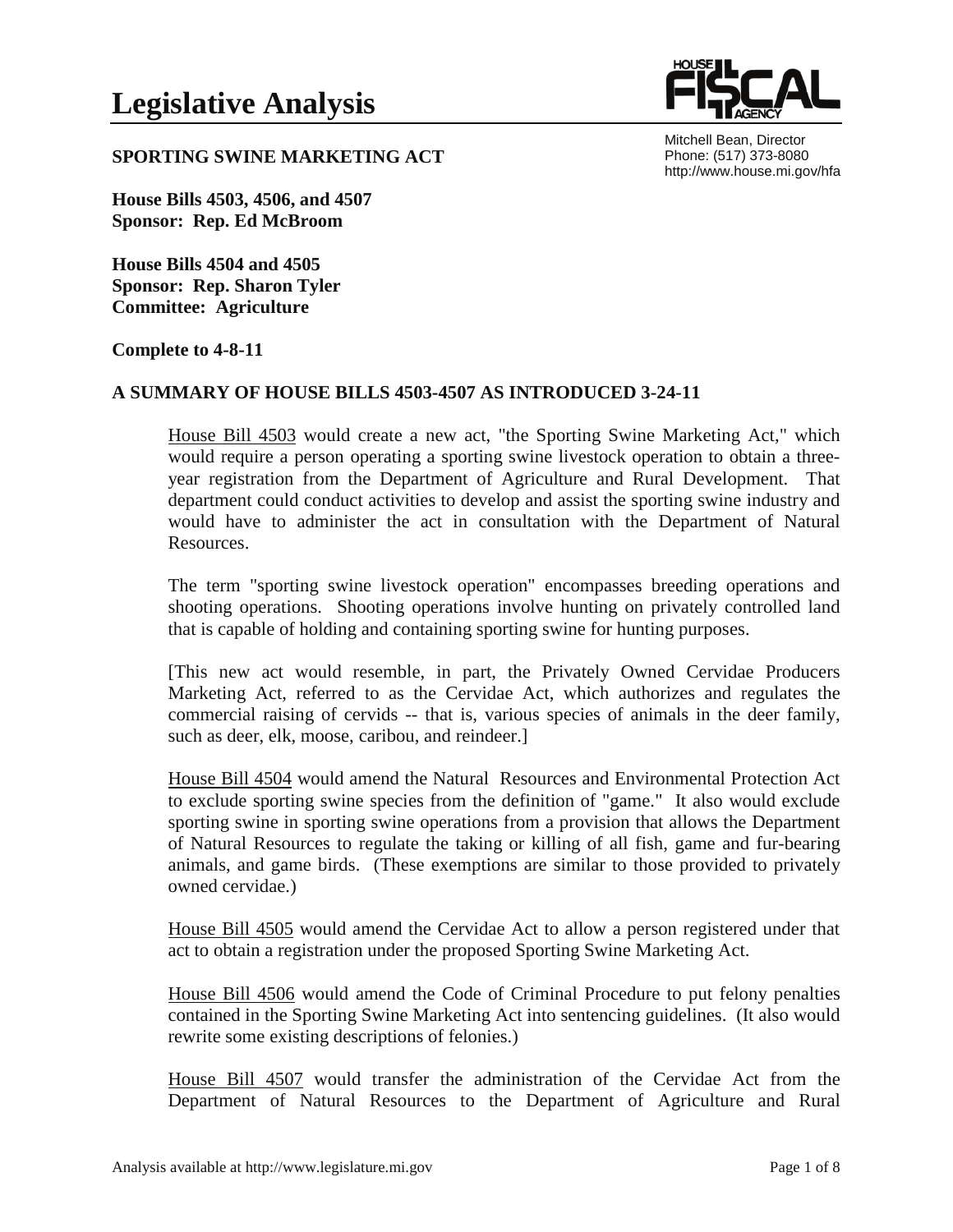Development. It also adds language to the act to make it consistent with provisions in the proposed Sporting Swine Marketing Act regarding local ordinances and variances from ordinances and to specify that an application for registration is good for three years.

The following are the major provisions of House Bill 4503.

# Sporting Swine Livestock Operations as Agricultural Enterprises

- o A sporting swine livestock operation would be considered an agricultural enterprise and part of the farming and agricultural industry of the state. The Agriculture Department would have to ensure that such operations are afforded all rights, privileges, opportunities, and responsibilities of other agricultural enterprises. The Commission of Agriculture and Rural Development would have to establish generally accepted agricultural and management practices under the Michigan Right to Farm Act that are applicable to sporting swine livestock operations. The bill also specifies that these operations are a form of agriculture and the operations and their equipment would be considered agricultural facilities and equipment. Such an operation would be considered an agricultural use.
- o Sporting swine products and species lawfully produced, purchased, possessed, or acquired from within the state or imported into the state would be the exclusive and private property of the owner. (These products include tusks, capes, hides, meat, or any part of the animal, among other things.) The movement, importing, or exporting of sporting swine species would have to comply with the Animal Industry Act (MCL 287.701).

# Registration Requirements

- o Sporting swine livestock operations would need to obtain a registration from the Department of Agriculture and Rural Development (unless exempt under statute or rule). Zoos would be exempt. An operation in existence when the new act took effect would have 90 days to apply for registration.
- o Applications for registration would have to be accompanied by a business plan that contains elements listed in the bill, including the proposed site of the operation and the size and location of each enclosure; whether the operation was for breeding or shooting or both; biosecurity measures to be used; methods of flushing animals from enclosures; the proposed record-keeping system; the current zoning of the property, whether the local unit of government has ordinances regarding fences, whether the operation meets those ordinances, and whether any variances from local ordinances have been granted. An application for registration is good for three years
- o Upon receiving an application, the Agriculture Department would have to forward a copy to the Department of Natural Resources and send a written notice to the appropriate local units of government. (Local units would not need to be notified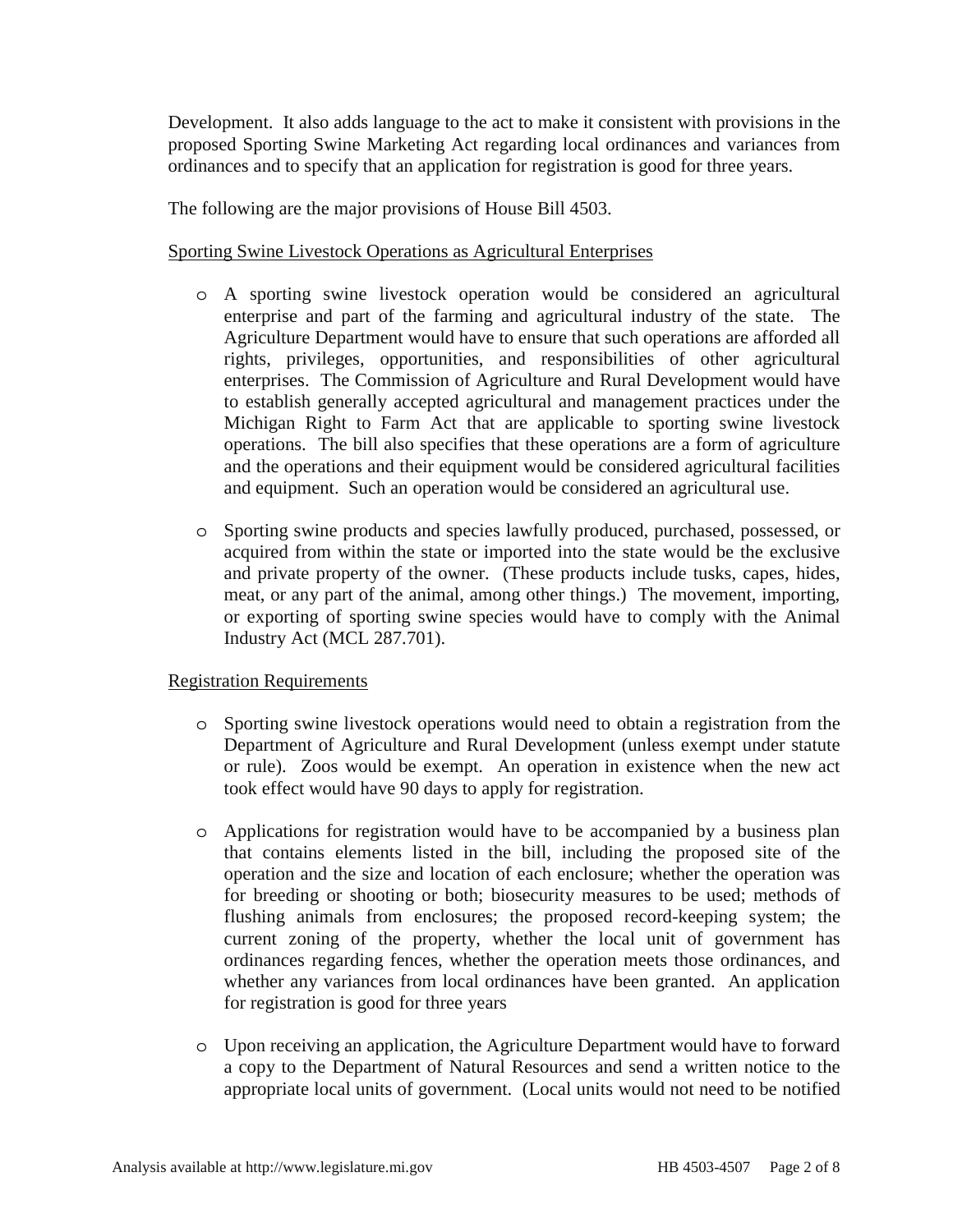if the proposed operation was already registered as a cervidae livestock facility or if the department determined that the land is zoned agricultural under a local zoning ordinance.) Local units would have 30 days to respond, indicating whether the proposed operation would violate an existing ordinance. If it would, the applicant would have 60 days to obtain a variance from the local unit. Failure to do so would void the application.

o The DNR would review the site plan for an application for an operation on a proposed site of 200 acres or larger. Within 30 days, the department would approve the plan if it determines the size and location of enclosures would not place unreasonable stress on wildlife habitat or migration corridors. Otherwise it would disapprove the plan and give the reasons. The DNR would provide written notice of its decision to the Agriculture Department. The Agriculture Department would have to enter into a memorandum of understanding with the DNR containing a process for reviewing the siting of new operations, determining compliance, and conducting investigations.

### Application Fees/Sporting Livestock Fund

o The department would charge the following application fees for three-year registrations and renewals:

\*\* A \$250 application fee, accompanied by an inspection fee of \$250 for 40 acres or less and \$500 for over 40 acres. The same inspection fee would be charged in each of the second and third years of a three-year registration.

\*\* \$100 for a second pre-registration inspection.

\*\* \$2,250 for a renewal application – however, a sporting swine livestock operation that was also registered as a cervidae livestock facility under the Cervidae Act, and had paid all applicable fees under that act, would be exempt from the renewal application fee.

o Fees would be deposited into a newly created Sporting Livestock Fund, with the proceeds only to be used for the administration of the new act and the Cervidae Act.

### Conditional Registration

- o If certain criteria are met, the Agriculture Department would issue a conditional registration within 60 days after receiving an application. This registration authorizes construction of an operation but does not allow a new operation to be populated with sporting swine. The conditional registration is good for nine months, unless an extension is granted.
- o The criteria for a conditional registration include: the existing or proposed operation agrees to comply with the new act and with its business plan; the application agrees to maintain the proper fencing; the applicant agrees to use a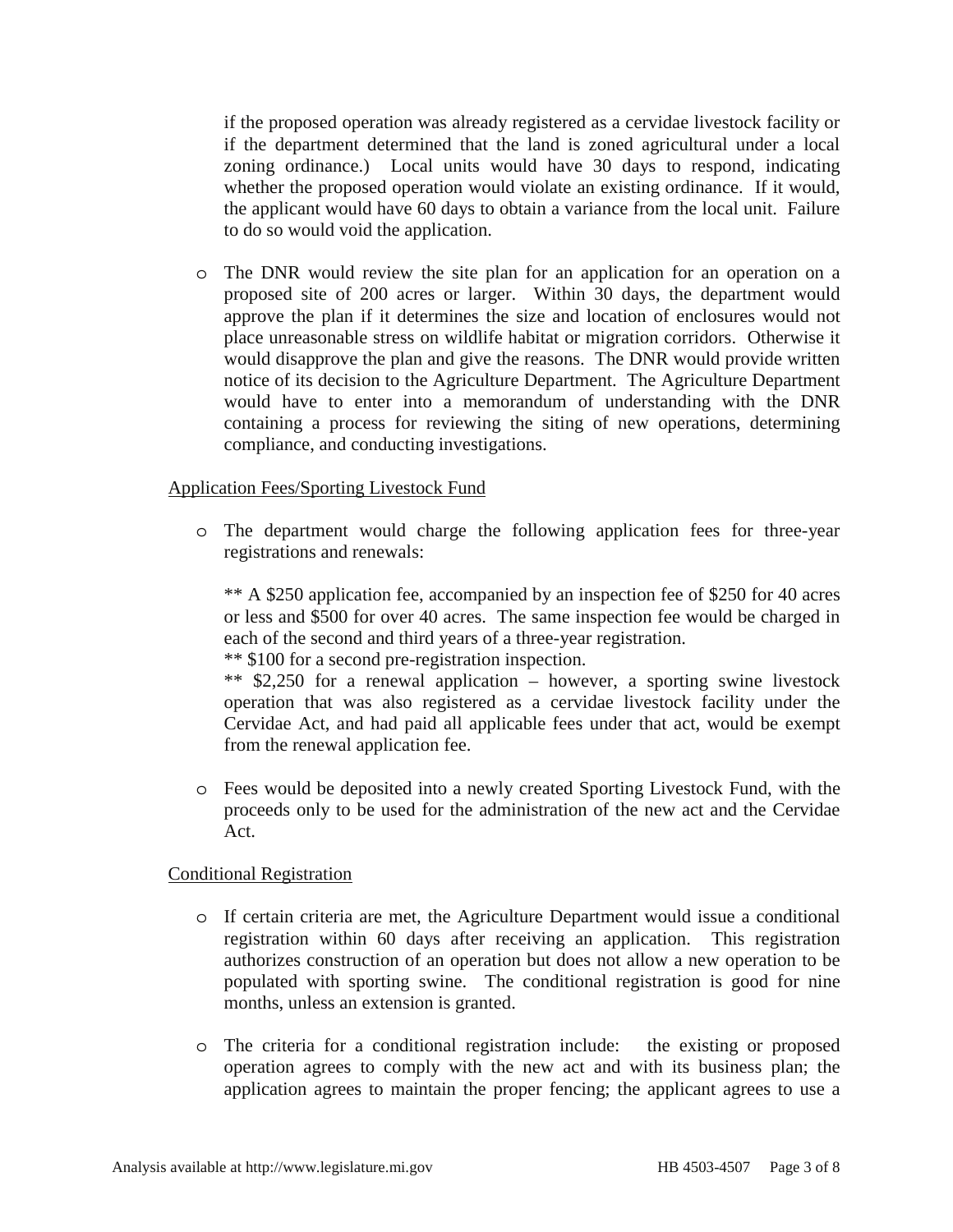method for identifying individual animals; and the DNR has approved a site plan, in those cases where the proposed facility was not already in operation and was 200 acres in size or larger. If a conditional registration is denied, the applicant would be entitled to an informal departmental review of the application, which would involve input from the applicant and the two state departments. Subsequently, the Agriculture Department could grant the conditional registration or affirm its previous denial, specifying the deficiencies that need to be corrected.

#### Final Registration after Inspection

- o Once a sporting swine livestock operation has been constructed under a conditional registration, the applicant would notify the Department of Agriculture and Rural Development in writing and the department would conduct an inspection. If the department determines the operation complies with the act, then it would issue a registration within 30 days after the inspection. If the department determines the operation does not comply, it would deny the registration and notify the applicant of the reasons and of the deficiencies to be corrected. An applicant could request a second inspection after correction of the deficiencies.
- o After a second denial, an applicant would be entitled to an informal departmental review of the application, which would involve input from the applicant and the two state departments. Subsequently, the Agriculture Department could grant the conditional registration or affirm its previous denial, specifying the deficiencies that need to be corrected.
- o An applicant could request a hearing under the Administrative Procedures Act when denied a registration or when limitations had been placed on the issuance of a registration.
- o The department would be required to establish an expedited registration renewal process whereby an operation would submit an application not later than 60 days before the expiration of a registration and the department would then make a decision within 30 days. The bill specifies that there would be general presumption that the department would renew a registration upon timely submission of a renewal application and application fee.
- o If an operation is sold or transferred, the new owner would have to notify the department and, within three months, obtain a new registration for the operation.
- o The owner of an operation could submit a request for the decommissioning of an operation. The department would approve the request if it could be conducted in a manner does not create a risk to the environment and other free-ranging animals.

#### Sporting Swine as Livestock/Testing/Documentation

o Sporting swine would have to be cared for and managed as livestock.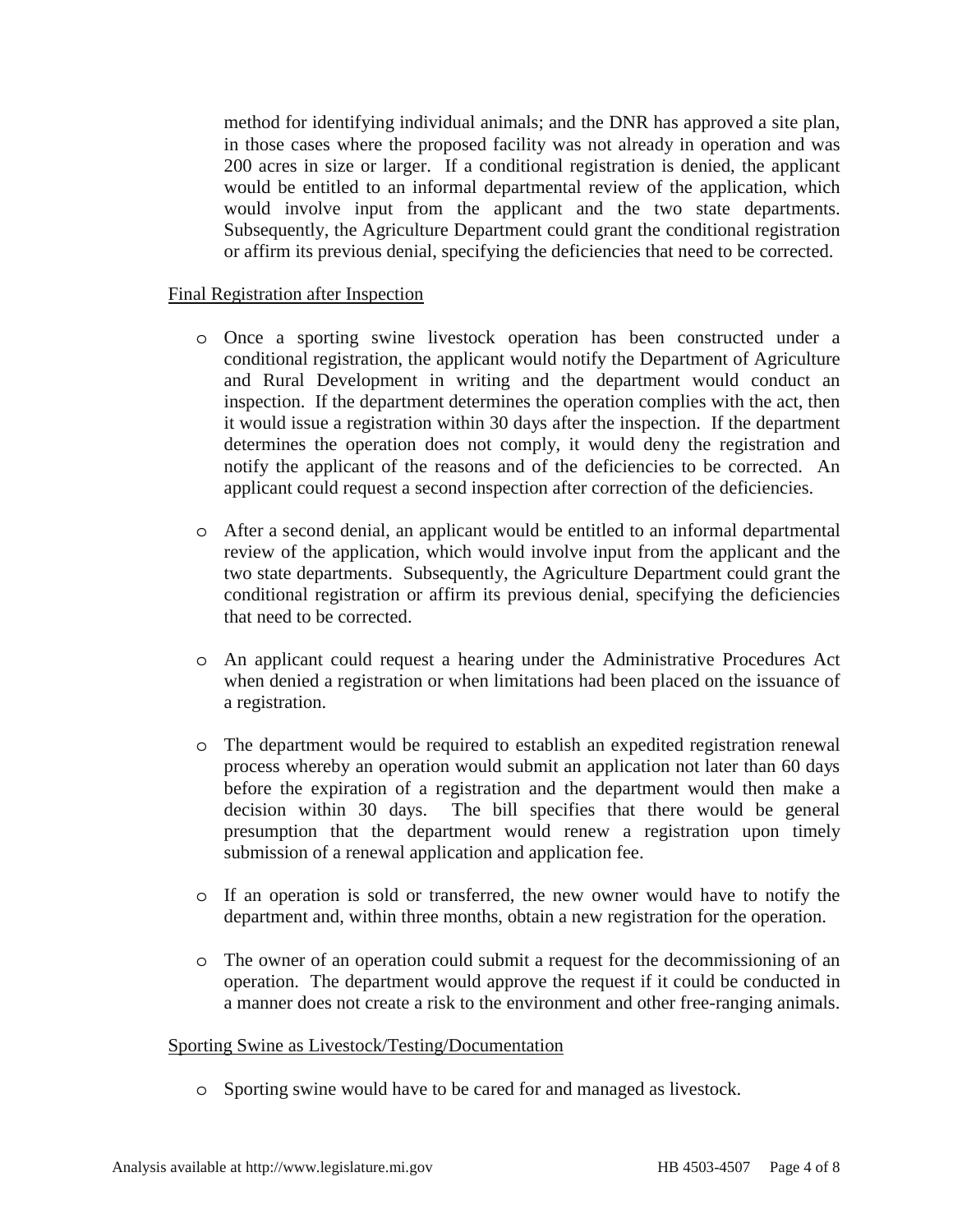- o All imported and exported sporting swine must have a clearly visible permanent individual official identification before reaching 50 pounds.
- o All sporting swine at a livestock operation must have a negative pseudorabies test within 30 days before entering the operation or must originate from a qualified negative pseudorabies herd.
- o Feral swine could not be captured and used in sporting swine operations.
- o Persons registered under the act would have to keep and maintain records of production, purchases, and imports so as to be able to establish proof of ownership. A person transporting swine would need to be able to produce documentation containing the origin of shipment and other kinds of documentation required under the Animal Industry Act. An owner would have to keep records of all sporting swine species harvested and all purchases of sporting swine. Records would have to be kept for seven years and be available at the department's request.
- o A blood sample of hunter-killed swine would have to be drawn and sent to a department-approved laboratory, at the owner's expense, and tested for pseudorabies, brucellosis, and any other disease the department considers it necessary to test for. The laboratory would send the results to the owner and the department. If a sporting swine tested positive for pseudorabies or brucellosis, the herd testing protocol established by the department director under the Animal Industry Act would be followed. If the protocol indicates the herd is positive, the director would order the depopulation of the herd.
- o Viscera and other body parts from an operation would have to be disposed of in accordance with Public Act 239 of 1982, which deals with the bodies of dead animals.

### Escaping/Fencing

o An operation would have to be maintained so as to prevent captive sporting swine species from escaping. Fencing would have to be approved by the Agriculture Department and comply with requirements specified in the bill. For example, fencing would need to be at least eight feet high for enclosures at sporting swine operations and five feet high at breeding operations. Fencing would have to be anchored to the ground and contain an operational electric wire. A minimum of 12 feet clear of trees would have to be maintained on each side of the fence. Fencing would have to be inspected weekly and the inspection documented.

### Enforcement/Inspection/Penalties

o An operation's owner would have to grant the Agriculture Department or its authorized agent access at all reasonable hours to inspect and determine if the act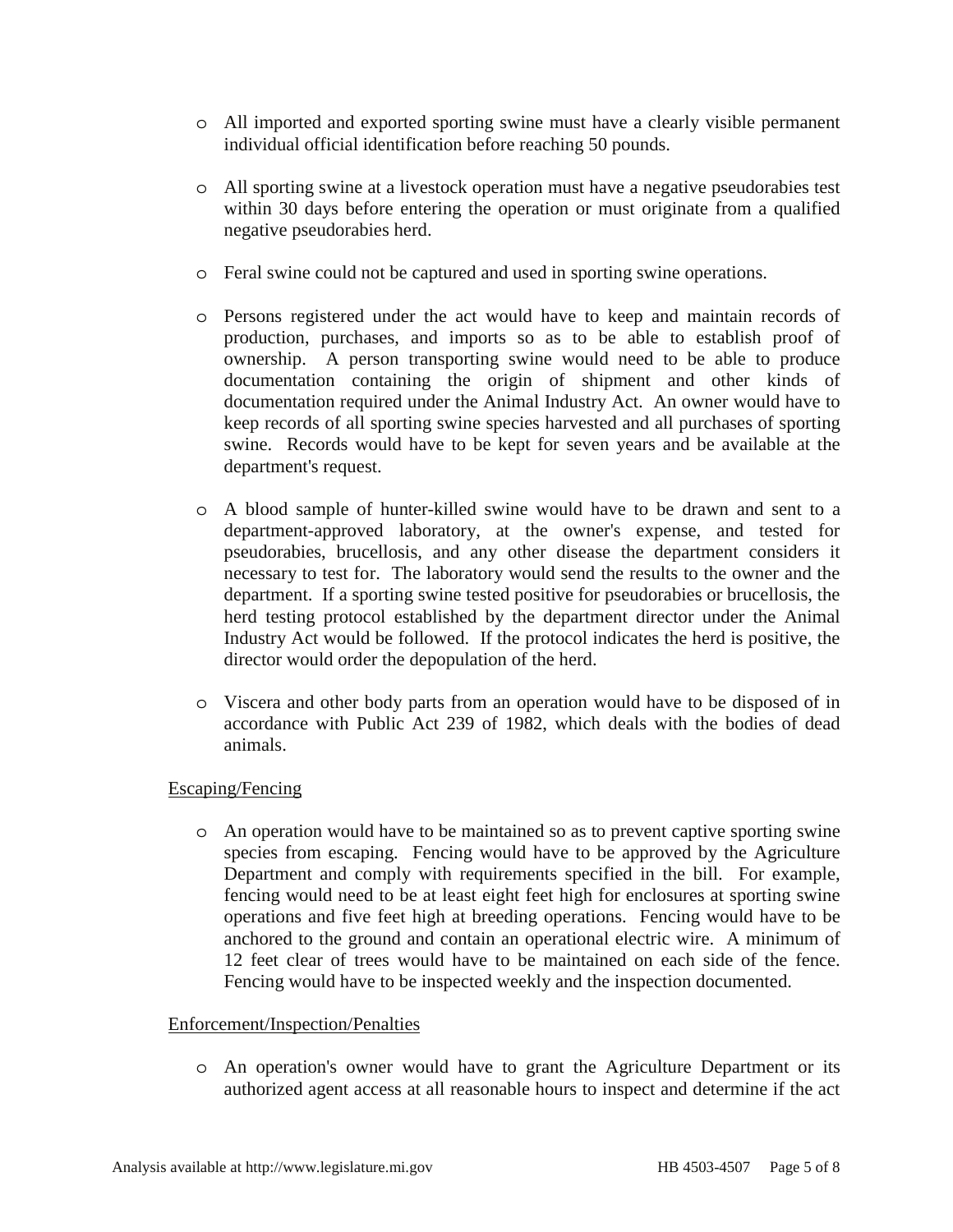was being violated and to secure samples and specimens of sporting swine species. Inspections would have to be conducted so as to not jeopardize the health of the swine.

- o The department could contract with persons it has trained to conduct inspections during the second and third years of a registration to confirm escape prevention measures exist and to confirm compliance with the act generally.
- $\circ$  If it discovered a violation, the department could (1) issue a warning; (2) impose an administrative fine up to \$1,000 plus the costs of investigation for each violation, after a notice and an opportunity for a hearing; (3) issue an appearance ticket; or (4) place a quarantine on the operation disallowing movement of animals until certain requirements were met. A person aggrieved by a fine could request a hearing under the Administrative Procedures Act. The attorney general could bring a civil action to recover any fine a person had failed to pay. Fines would go to the new Sporting Livestock Fund.
- o The Agriculture Department could also (1) obtain a declaratory judgment that a method, activity, or practice was a violation of the act and/or obtain an injunction against a person engaging in a method, activity, or practice in violation of the act.
- o Remedies under the act would be cumulative and the use of one remedy would not bar the use of another unless specifically prohibited.
- o The department could, after an opportunity for an administrative hearing, deny, suspend, revoke, or limit a registration for the failure to comply with the act.
- o Generally, a violation of the act would be a misdemeanor punishable by a fine of not less than \$300 or more than \$1,000 and/or imprisonment for not less than 30 days or more than 90 days.
- o A person who releases or allows the release of a sporting swine species or who abandons a sporting swine livestock operation without notifying the Agriculture Department would be guilty of a misdemeanor. A first offense would be punishable by a fine of not more than \$300 and/or imprisonment for not more than 90 days. A second or subsequent offense would be punishable by a fine of not more than \$1,000 and/or imprisonment for not more than one year.
- o However, a person who intentionally allows the release of sporting swine or abandons an operation, or who intentionally and knowingly causes the ingress of feral swine into a sporting swine operation would be guilty of a felony punishable by imprisonment for up to four years and/or a fine of up to \$5,000.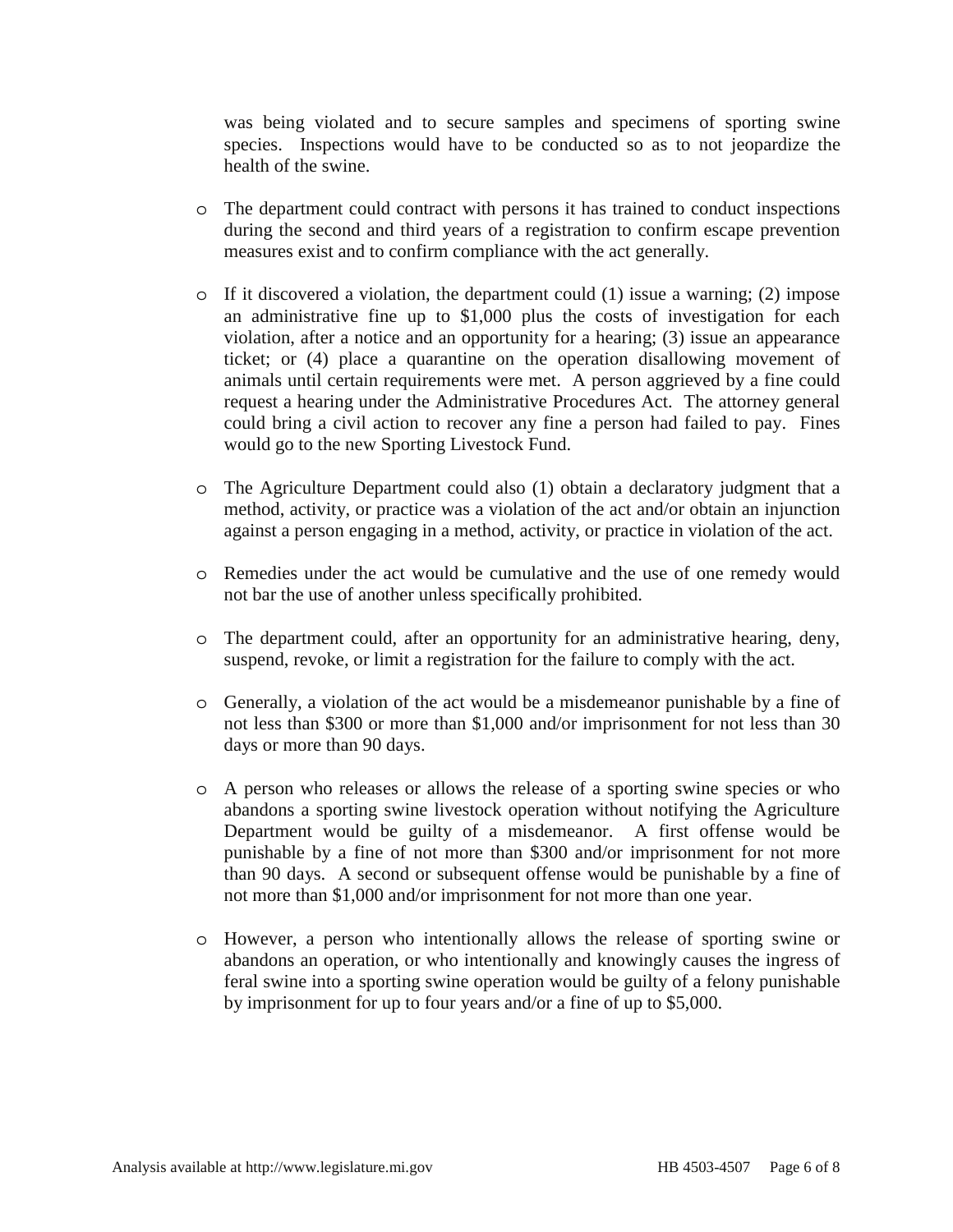#### **FISCAL IMPACT:**

House Bill 4503 would create a new act, "the Sporting Swine Marketing Act" to authorize and regulate the raising of "sporting swine" as an agricultural enterprise in the state. The proposed act would be similar to the act that authorizes and regulates the commercial raising of cervids (i.e. various species of animals in the deer family, such as deer, elk, moose, caribou, and reindeer), the Privately Owned Cervidae Producers Marketing Act.

The bill would establish a licensing and regulatory program for "sporting swine livestock operations," and provides for various application, inspection, and application fees. Revenue generated from these fees would be credited to a new "Sporting Livestock Fund" which would be used to administer the new act as well as the Privately Owned Cervidae Producers Marketing Act.

We cannot reasonably estimate at this time the amount of revenue the proposed fees would generate. We do not know how many applicants there would be for sporting swine livestock operating licenses. In addition, we do not know how many of the applicants would already be registered under the Privately Owned Cervidae Producers Marketing Act.

The bill would exempt a sporting swine livestock operation from renewal application fees if the operation were also registered as a cervidae livestock facility under the Privately Owned Cervidae Producers Marketing Act, and had paid all applicable fees under that act. It is our understanding that there is a relationship between the private deer hunting ranches in Michigan and the ranches that offer hunting of Razorback swine or European wild boars in Michigan. While there are some hunting facilities that offer only swine hunting, a number of cervid ranches also advertise swine or boar hunting as an added hunting experience. One might say that the set of cervid ranches intersects with the set of swine hunting facilities. Exempting sporting swine livestock operations that were also licensed cervid facilities from the renewal application fee could have a significant impact on estimated fee revenue.

Regulatory fees established under the Cervidae Act have not covered the costs of the state regulatory program under that act; fee revenue represents approximately 7% of on-going program costs for the seven-year period ending September 30, 2009, exclusive of indemnification payments. In fact, over that seven-year period, fee revenue was less than the amount of indemnification payments to cervid owners for destruction of diseased deer. Because regulatory fees established in the Cervidae Act to do not provide sufficient revenue to maintain the regulatory and inspection programs mandated by the act, the shortfall has been made up with state General Fund revenue. With regard to the Michigan Department of Agriculture and Rural Development, the use of General Fund revenue for the cervid regulatory program has effectively reduced General Fund support for other MDA Animal Health and Welfare activities.